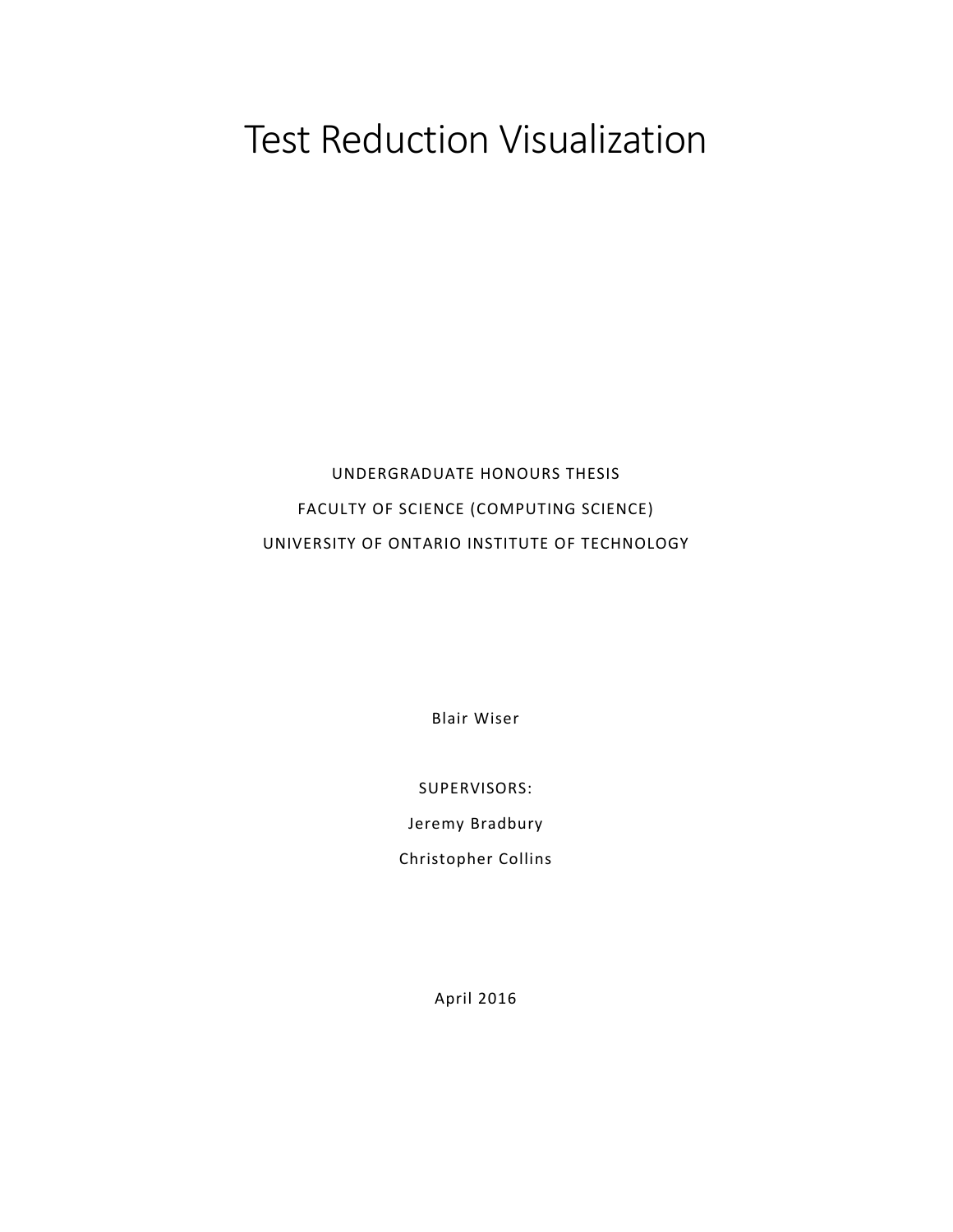# **Abstract**

During the development of software it is important to maintain a comprehensive test suite to ensure quality of the code produced. However, agile development calls for quick builds to enable the iterative development that can quickly adapt to unpredicted circumstances. A great amount of research has been done in order to find methods that optimize the quality of the project given a small amount of time. One such way to optimize quality is through a test suite that has little to no overlap in coverage. Since tests are run many times throughout the development of software it is important for the process to be fast while still ensuring that all of the code is covered by tests. We propose a tool that will aid a user through the process of reducing tests in a test suite. We developed a tool that uses visualization techniques to show a representation of a test suite. The tool uses mutation testing data to display to the user the mutant score of individual tests along with how many of the mutants detected were uniquely killed by the test and how many mutants were killed by other tests in the test suite. The tool uses a greedy algorithm to find subsets of the given solution in order to optimize the mutant score with respect to the run time of the test suite. Usage of this tool can overcome test case glut that can occur during development as more and more tests are added to the project.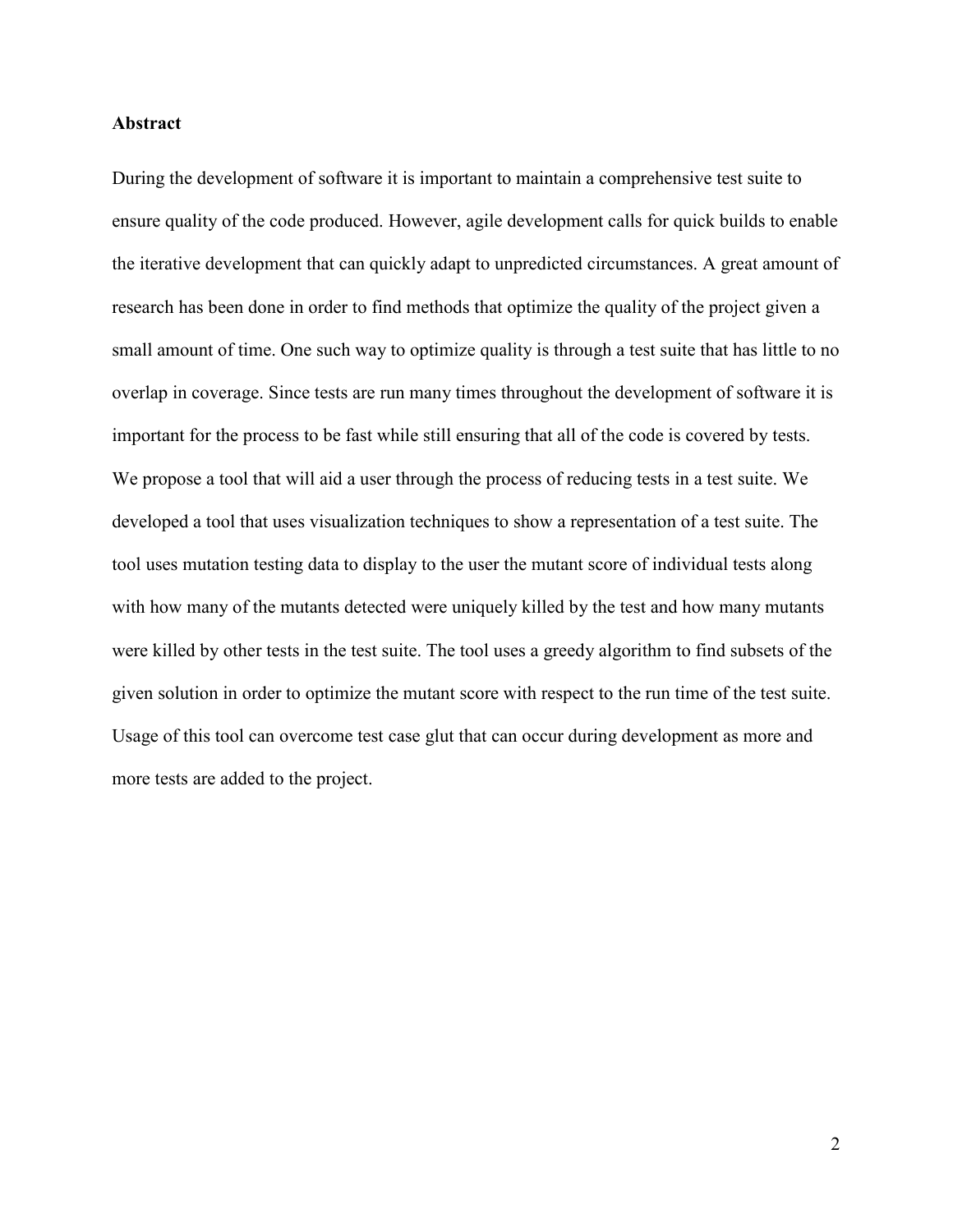# **Table of Contents**

| 1. Introduction   |    |
|-------------------|----|
|                   |    |
|                   |    |
|                   |    |
|                   |    |
| 2. Background     |    |
|                   |    |
|                   |    |
|                   |    |
|                   |    |
| 3. Implementation | 9  |
|                   |    |
|                   |    |
|                   |    |
|                   |    |
| 4. Results        | 13 |
| 5. Conclusion     | 16 |
|                   |    |
|                   |    |
| References        | 18 |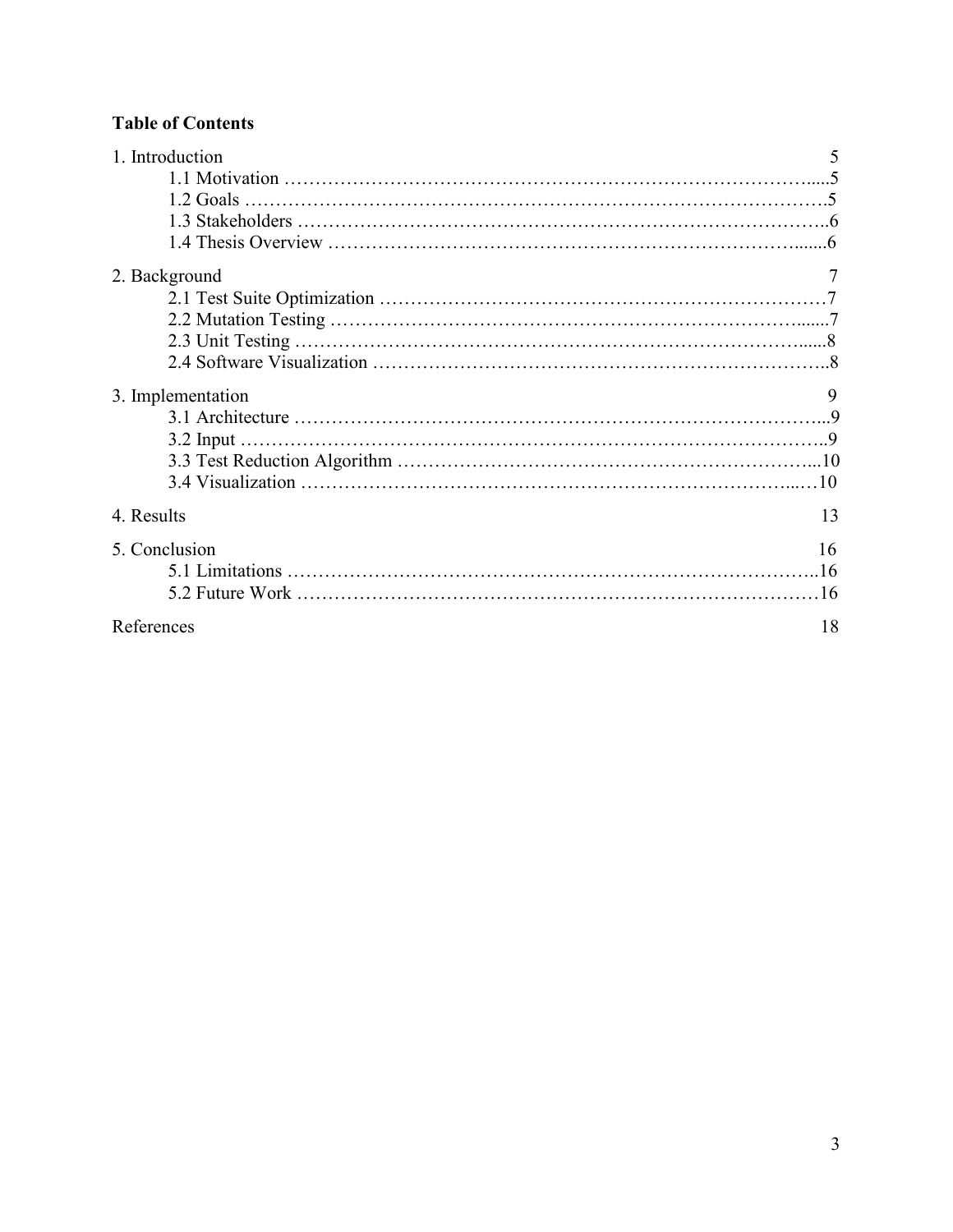# **List of Figures**

- 1. Examples of mutation
- 2. Test timelines
- 3. Test selection
- 4. Test tool tip
- 5. μJava mutant generation tool
- 6. Comparison of vertical scales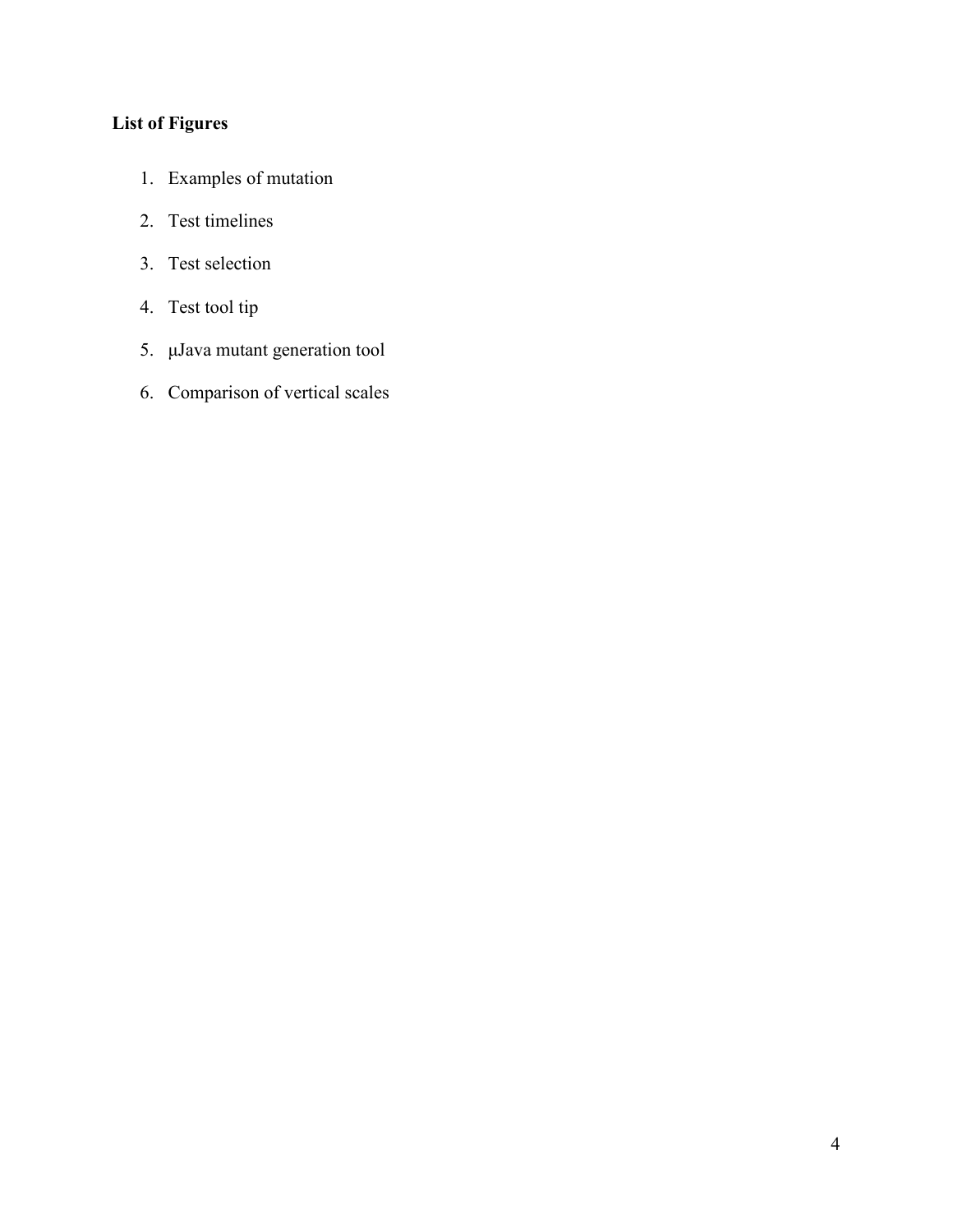# **1. Introduction**

The purpose of this thesis is to examine how visualization techniques aid in the task of optimizing a test suite by removing redundant tests. We define a redundant test as a test that only detects bugs which are detected by other tests in the test pool. With a large test set it can be difficult to manually examine them to determine overlap between them. Through the use of visualization techniques the user will be able to see how tests overlap at a glance. Evaluation of tests to discover redundancy is done through mutation testing. Our tool displays the results of the mutation testing process and suggests to the user which tests should remain and which tests should be removed.

# **1.1 Motivation**

Test suite optimization is an important aspect of agile development where testing is done many times throughout the work day. However, we must be careful in the optimization process. There is a natural tradeoff between the speed of the testing process and the test coverage. We must balance both aspects. If the testing is not thorough enough, bugs will be left undetected which will cause problems later in development. If the testing is not fast enough the process can cause delays for the project. While there has been work done to automate the process of reducing tests, little work has been done with visualization of the process. The user often has valuable insight into the nature of the test data and that insight can be useful in the test reduction process. Through a human in the loop system we believe the process of test reduction can be streamlined and produce better results.

# **1.2 Goals**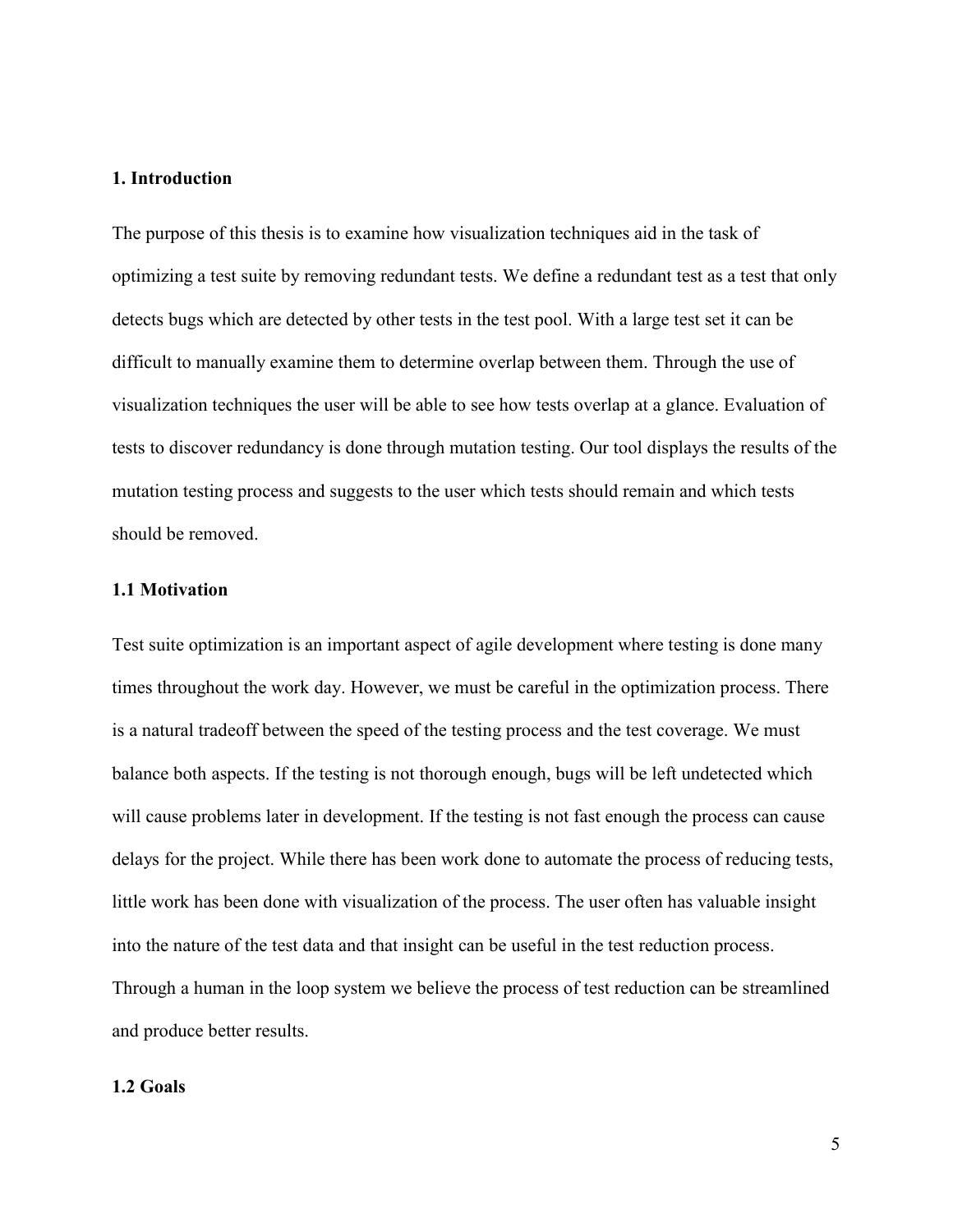The goal of this thesis is to produce a prototype for a tool that aids developers in optimizing test suites.

The goals of the tool are:

- Time and minimum score parameters to be set by user
- User can add or remove tests from the test pool
- System initializes with a solution based on input parameters

#### **1.3 Stakeholders**

The main stakeholders of the tool are developers with knowledge and intuition behind the code and the test set to be optimized. The developer must also have some knowledge of mutation testing practices in order to understand the evaluation of the tests. We aim to make the test reduction process as easy and as painless as possible. Manipulating large data sets can often be tedious so we must be aware of the requirements of the developers using this tool. Secondary stakeholders are other individuals involved in the project that might view the visualization. The visualization aspect of the tool must be intuitive and understandable. With stakeholders identified we are able to evaluate the tool based on their unique requirements.

# **1.4 Thesis Overview**

In section 2 background subject material will be identified and examined. An overview on mutation testing and software visualization will be given along with the importance of optimized testing in agile development. Section 3 covers the design and implementation of the prototype tool, including a look at the work that serves as a basis for this thesis. Section 4 will examine the resulting tool, how it is used, and how it helps development. Finally, section 5 will conclude with a summary of what has been done and suggestions for future work.

6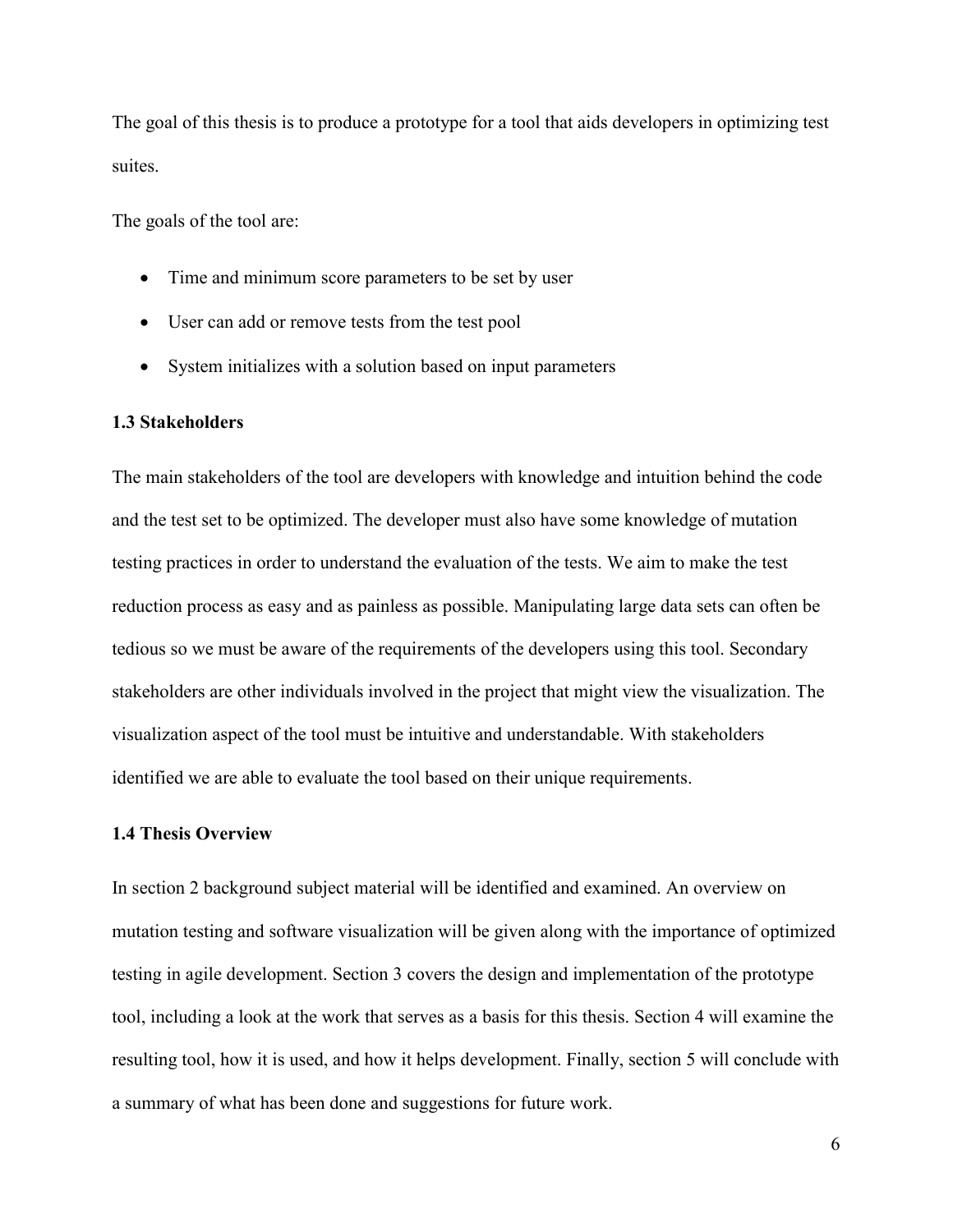## **2. Background**

This section gives a brief overview of the different concepts that this thesis utilizes. Many of these concepts come from software testing such as test suite optimization and mutation testing. Software visualization techniques are also used to present the data.

# **2.1 Test Suite Optimization**

Ten minute builds is a concept from agile development. It dictates that code should be built and tested within a ten minute time period. This is because agile development calls for building and testing to be done several times through a day. Because the testing process is done many times throughout the day it must be an efficient process. In other words the test suite must be optimal. There are three general approaches to optimizing a test suite. Test case reduction (also called minimization) aims to identify and remove redundant tests from the test suite. Test case selection seeks to identify which test cases are related to changes made in the base code and to change the test cases accordingly, thus alleviating the buildup of test cases that tends to occur as development progresses. Finally, test case prioritization reorders the test suite in such a way that most errors are detected at the beginning of the testing process. This thesis focuses primarily on the first method of test case reduction.

#### **2.2 Mutation Testing**

Mutation testing is used to evaluate the quality of tests. A program is mutated by making various changes to it. The tests are then run on the original code and on the mutants. If the test gives different output for the original code and the mutated code the test is said to have killed (detected) the mutant. A test's mutation score is the number of mutants it is able to kill. Mutants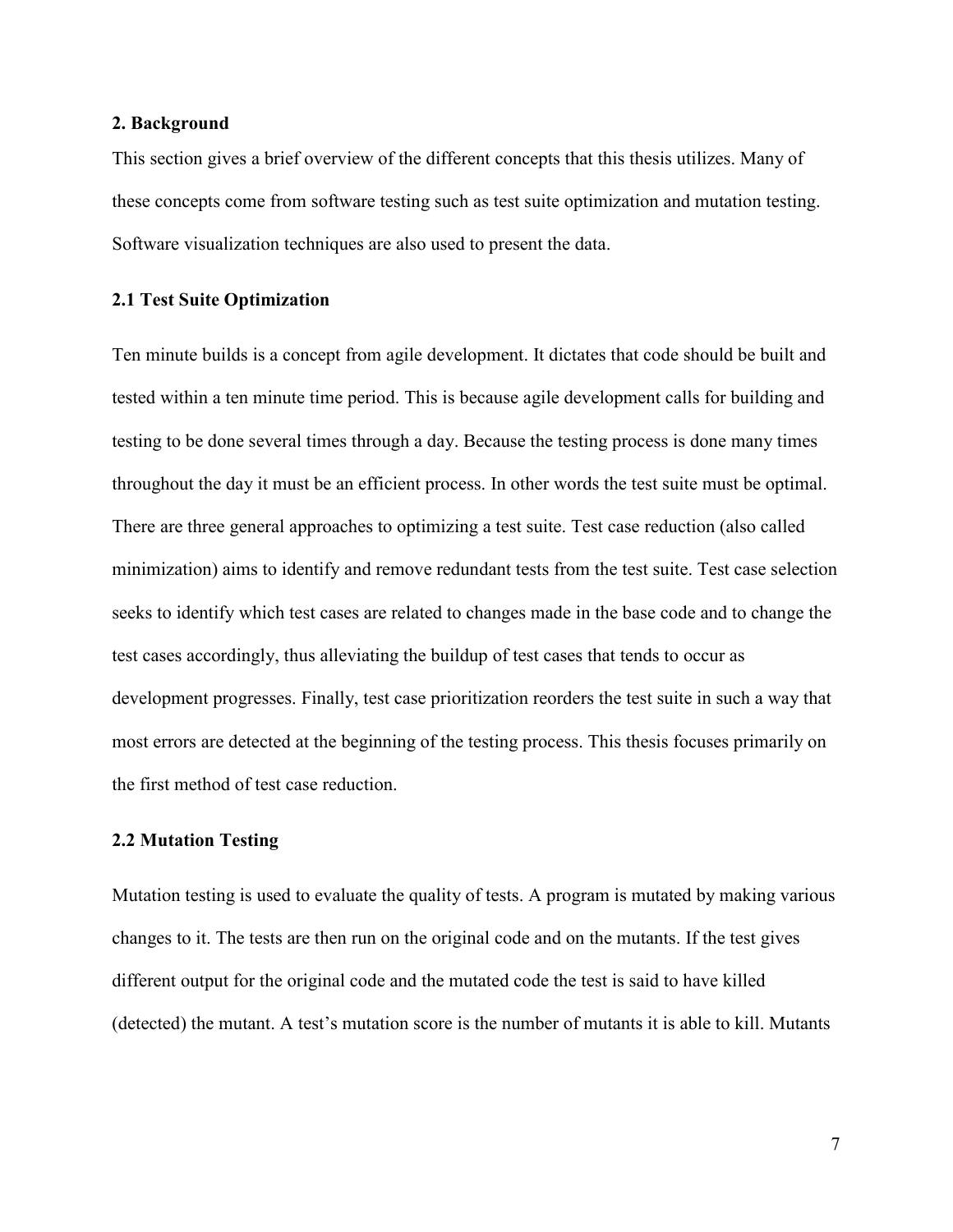are created through various means. A common way to create a mutant is to swap an operator for another. Both arithmetic and logical operators can be swapped.



*Figure 1: Examples of mutation* 

# **2.3 Unit Testing**

Unit testing is a method of testing where individual blocks of code are tested. It is viewed as the smallest testable part of the code. Unit testing is often done by using a test harness such as JUnit for Java. Because of this, unit testing is very easy to automate. The benefits of unit testing have been studied extensively [3] showing a decrease in defects early on in a project's life cycle decreasing the cost of fixing the defect later.

# **2.4 Software Visualization**

Software visualization is the use of representing data as visual graphics in order to explore and interpret it. It is often used to create graphical representations of programs, algorithms and processed data. Its main challenge involves finding an effective way to represent these concepts as visual graphics. However, when done correctly a visualization of data can make it much easier to understand. Visualization helps people in finding patterns and relationships within data.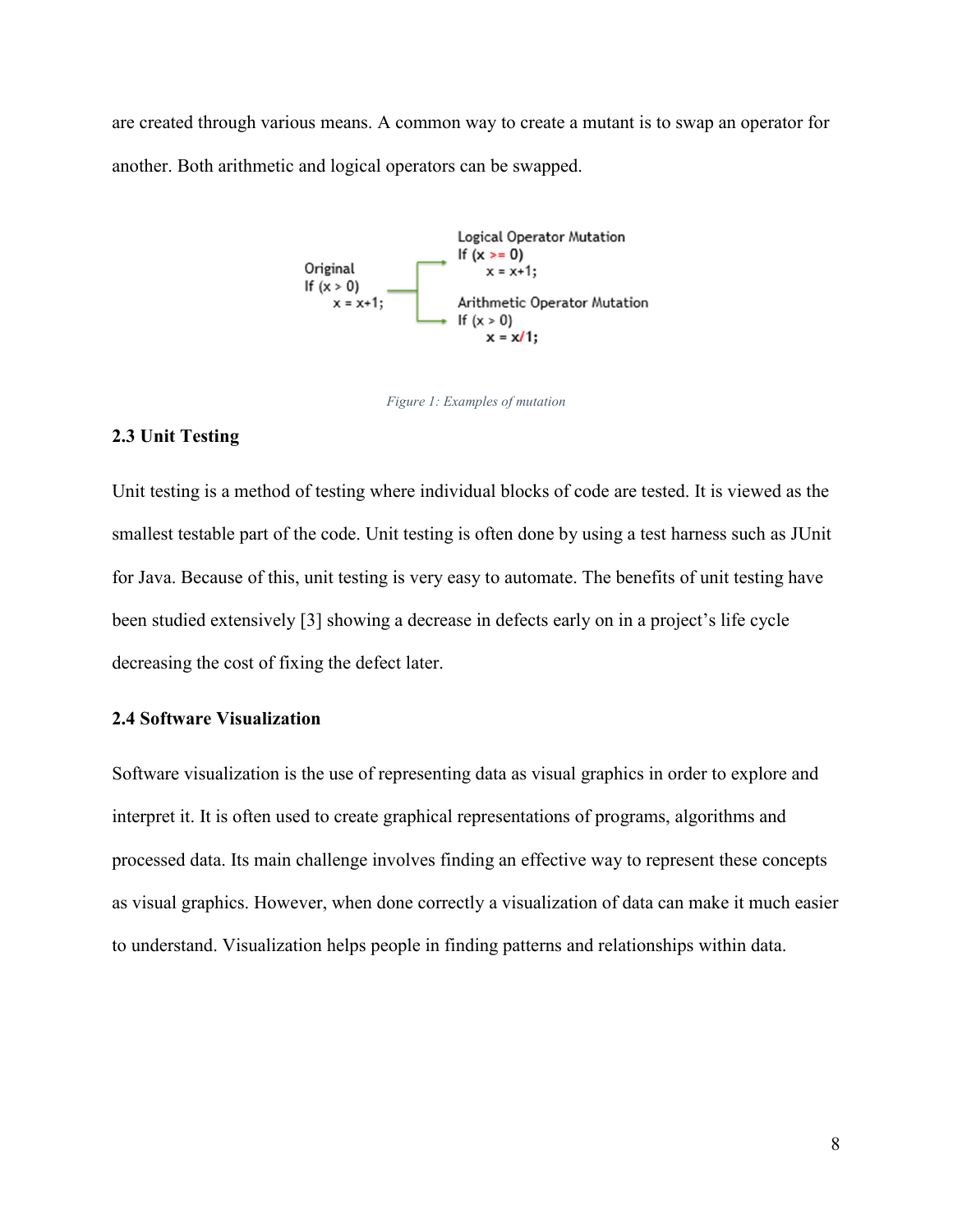# **3. Implementation**

The primary stakeholders of the tool are software developers so it is important for the tool to integrate into a software development work flow with little frustration. The tool must also be easy to learn and present information in a clear manner. Because of these requirements we selected to implement the tool as an Eclipse plugin.

# **3.1 Architecture**

The plugin consists of three parts. The activator serves as the basis for the Ecplise plugin handling the life cycle as well as the integration of the other parts. The actions model the data and perform operations on the data in response to the user's actions. The view displays the data to the user in a new panel created by the plugin.

A test result class was created to store all the data of how tests detected the mutants. The class consists of an ID, the time it took a test to run, and three array lists representing which mutants were detected. The array lists are

- Detected Mutants: a list of all the mutants detected by the test
- Unique Mutants: a list of mutants that were detected by the test first
- True Unique Mutants: a list of all mutants that are only detected by the test.

# **3.2 Input**

The plugin reads in output from test cases run with JUnit. Each test's output must be in its own file. After the plugin reads a file it creates a test result object to store the mutants that it detects.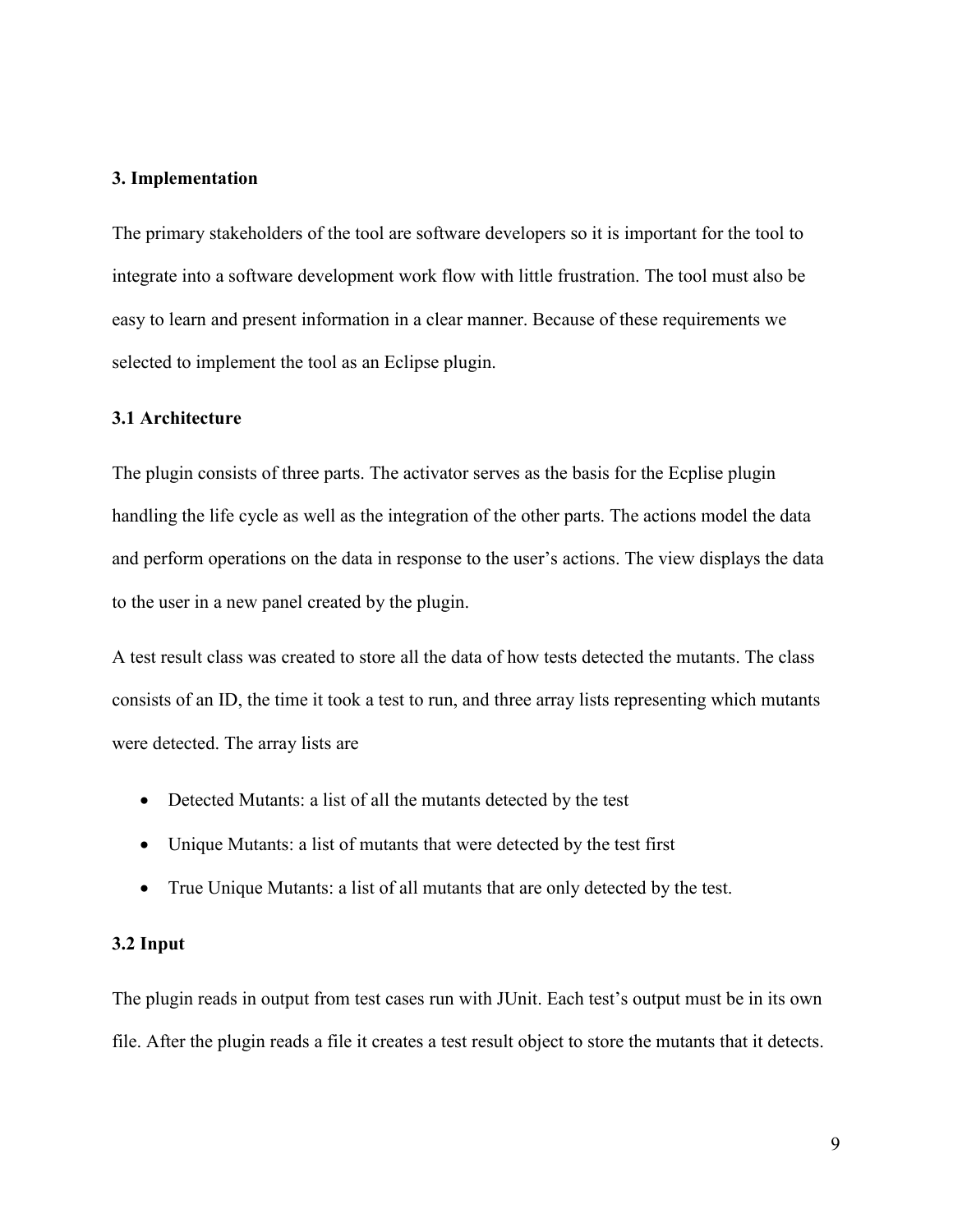Once all the test files have been read the unique mutants and true unique mutants lists are calculated for each test result.

# **3.3 Test Reduction Algorithm**

We developed an algorithm that suggests to the user a test suite based on parameters input by the user. The parameters input are the maximum time the test suite is allowed to take when run and the minimum mutant score the test suite is allowed to have as a whole. The test score for the test suite is defined as the sum of the unique mutants detected by each test plus the sum of the true unique mutants found by each test. These parameters are stored in a configuration file in JSON format which are then read by the tool. The algorithm takes a greedy approach to optimizing the mutant score. First the test suite is pruned down to a size so that it meets the time constraint set by the user. Tests are removed from the end of the list. Next a greedy switch is made. The algorithm first finds the test in the test suite that detects the lowest number of mutants uniquely by checking the size of its true unique mutant list. Next the algorithm finds the test in the unused test group that detects the most number of mutants uniquely. Similarly to before, this is found by checking the true unique mutant list of each test in the unused group. The final step is to swap the found tests. The algorithm continues to make greedy swaps until a swap would result in a lower mutant score.

# **3.4 Visualization**

The visualization window consists of two timelines. The top timeline represents the test suite while the bottom timeline is the group of unused tests. A single test is represented by a rectangle on the timeline. Tests are displayed in the order that they are run in from left to right. The rectangle's width represents the time it takes to run. The height of the rectangle is the number of

10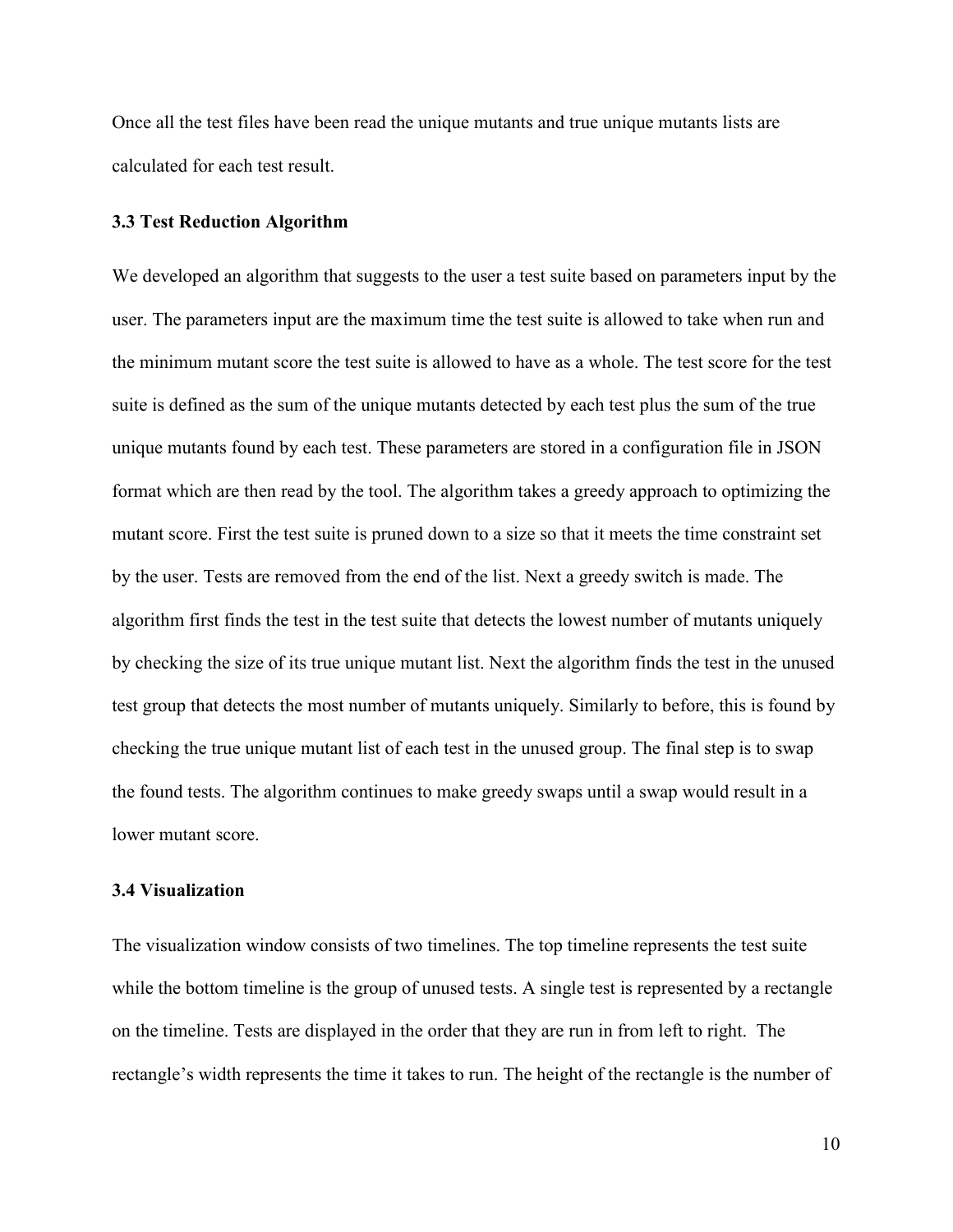mutants that the test detected. The coloured sections of each rectangle represent different categories of mutant. The darkest blue section represents the unique mutants only found by that test. The medium blue sections corresponds to the mutants that have been detected by this test first and are detected by a test later on. Finally, the lightest blue portion is the number of mutants detected that have already been detected by a test in the test suite. The tests in the unused group are coloured as if they were at the end of the test suite timeline.





The user can select a specific test by clicking on a test in the timeline. Selecting a test allows the user to visualize overlap between tests. When a test is selected sections of other tests in the timeline are highlighted with a fuchsia and the selected test is outlined. Highlights indicate which other tests are able to detect the mutants found by the selected tests. Using this feature the user can quickly see how similar a test is to other tests in the test suite.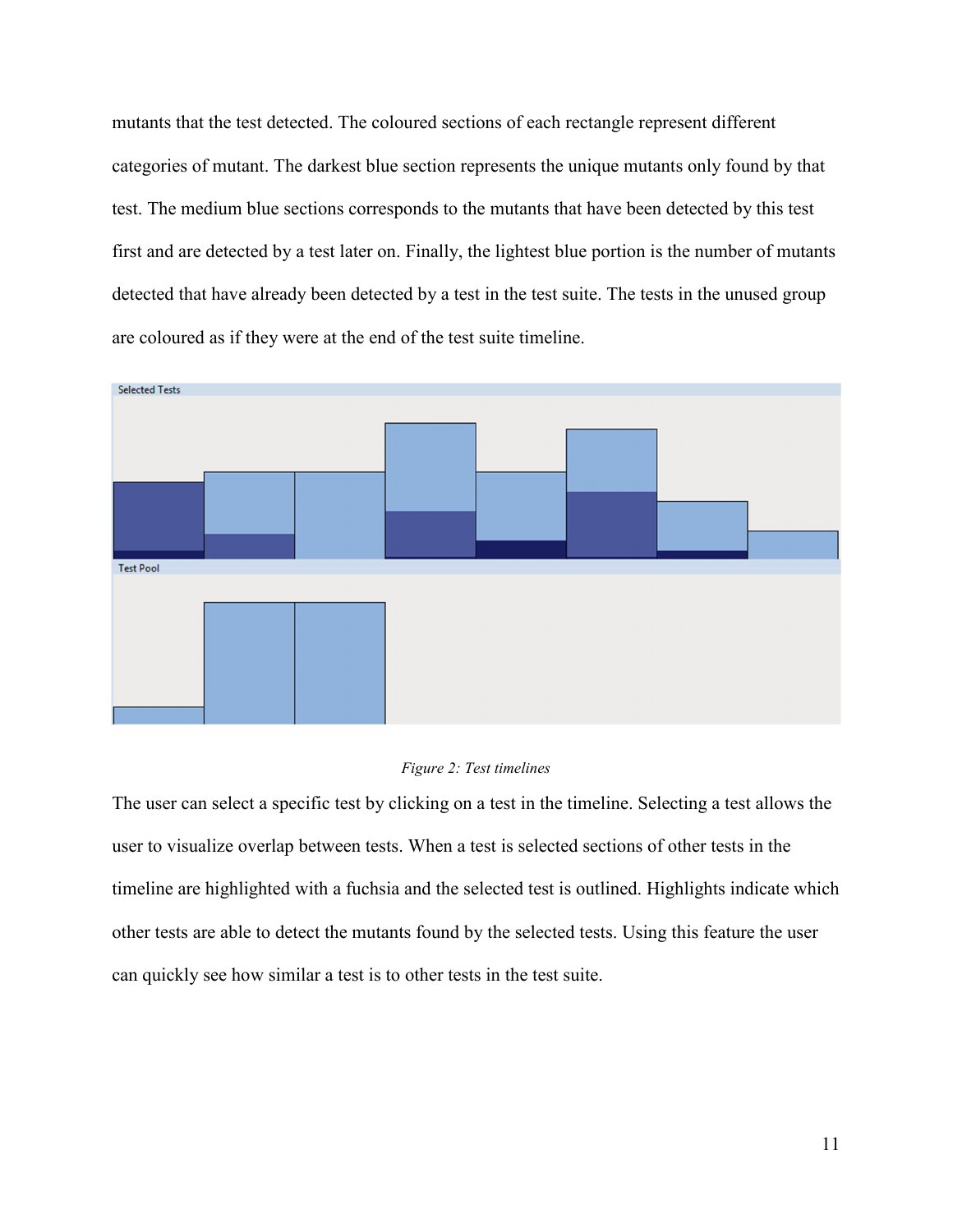

# *Figure 3: Test selection*

More information about a test will be displayed when the user hovers the mouse over the test as a tool tip. The tool tip contains the sizes of the mutants detected, mutants newly detected and the mutants uniquely detected lists. The tool tip also displays the time it takes for a test to run.



# *Figure 4: Test tool tip*

The user can remove tests from the test suite by right clicking on them. Once a test is removed it will appear in the unused test group.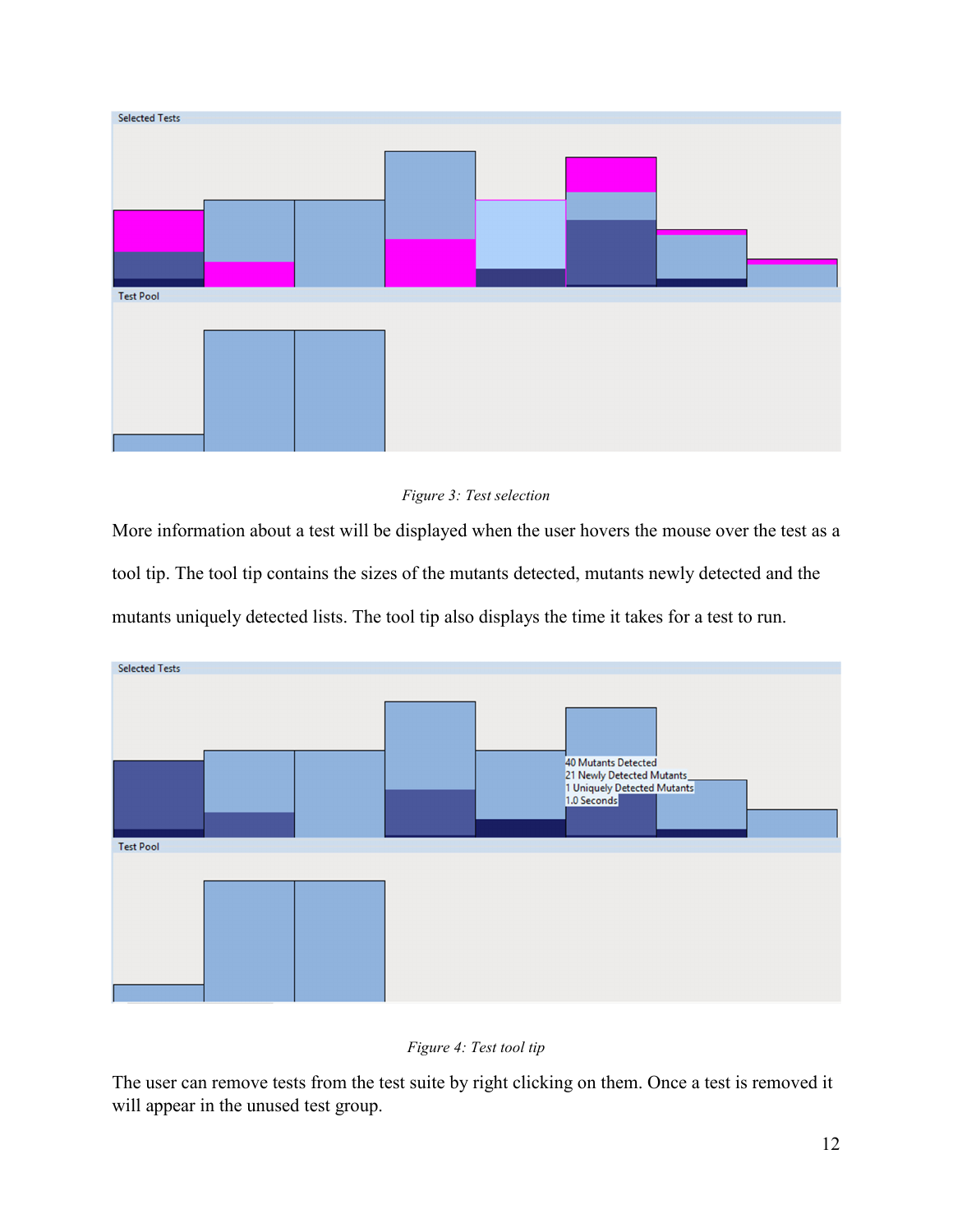# **4. Results**

An open source Java project was utilized to test the plugin. First, mutants were created from the code by utilizing a tool called μJava. Using μJava a total of 159 mutants were created using 3 mutation operators.

| [1] Select files to test<br>Usage:<br>[2] Select mutation operators to apply |                 | <b>Java Mutation Operator</b> |                            |  |                          |
|------------------------------------------------------------------------------|-----------------|-------------------------------|----------------------------|--|--------------------------|
| [3] Push "RUN" button<br>[4] Wait with endurance. ^^:                        |                 | <b>Method-level</b>           |                            |  | <b>Class-level</b>       |
|                                                                              |                 |                               | Operator                   |  | Operator                 |
| File                                                                         |                 |                               | <b>AORB</b><br><b>AORS</b> |  | IHI                      |
| Mutant.java                                                                  | ▲               |                               | AOIU                       |  | <b>IHD</b><br><b>IOD</b> |
| fit\ActionFixture.java                                                       |                 |                               | <b>AOIS</b>                |  | <b>IOP</b>               |
| fit\Binding.java                                                             |                 |                               | AODU                       |  | <b>IOR</b>               |
| fit\ColumnFixture.java                                                       |                 |                               | AODS                       |  | <b>ISI</b>               |
| fit\Comment.java                                                             |                 |                               | <b>ROR</b>                 |  | <b>ISD</b>               |
| fit\Counts.java                                                              |                 |                               | <b>COR</b>                 |  | <b>IPC</b>               |
| fit\FileRunner.java                                                          |                 |                               | <b>COD</b>                 |  | PNC                      |
| fit\FitMatcher.java                                                          |                 |                               | COI                        |  | PMD                      |
| fit\FitProtocol.java<br>fit\FitServer.java                                   |                 |                               | <b>SOR</b>                 |  | PPD                      |
| fit\Fixture.java                                                             |                 |                               | LOR                        |  | PCI                      |
| fit\FixtureClass.java                                                        |                 |                               | LOI                        |  | <b>PCC</b>               |
| fit\FixtureListener.java                                                     |                 |                               | LOD<br><b>ASRS</b>         |  | PCD<br>PRV               |
| fit\FixtureLoader.java                                                       |                 |                               | <b>SDL</b>                 |  | <b>OMR</b>               |
| fit\FixtureName.java                                                         |                 |                               | <b>VDL</b>                 |  | <b>OMD</b>               |
| fit\FixtureSupplier.java                                                     |                 |                               | <b>CDL</b>                 |  | OAN                      |
| fit\ImportFixture.java                                                       |                 |                               | ODL                        |  | <b>JTI</b>               |
| fit\NullFixtureListener.java                                                 |                 |                               |                            |  | <b>JTD</b>               |
| fit\Parse.java                                                               |                 |                               |                            |  | <b>JSI</b>               |
| fit\PrimitiveFixture.java                                                    |                 |                               |                            |  | <b>JSD</b>               |
| fit\RowFixture.java                                                          |                 |                               |                            |  | <b>JID</b>               |
| fit\ScientificDouble.java                                                    |                 |                               |                            |  | <b>JDC</b>               |
| fit\SemaphoreFixture.java<br>fit\SummaryFixture.java                         |                 | <b>None</b>                   | All                        |  | <b>EOA</b>               |
| fit\TimedActionFixture.java                                                  |                 |                               |                            |  | EOC                      |
| fit\TypeAdapter.java                                                         |                 |                               |                            |  | <b>EAM</b><br><b>EMM</b> |
| fit\WikiRunner.java                                                          |                 |                               |                            |  |                          |
| fit\decorator\CopyAndAppendLastRow.java                                      |                 |                               |                            |  |                          |
| fit\decorator\FixtureDecorator.java                                          |                 |                               |                            |  | All<br><b>None</b>       |
| fit\decorator\IncrementColumnsValue.java                                     | $\checkmark$    |                               |                            |  |                          |
| Log level 1<br>▼                                                             |                 |                               |                            |  |                          |
| All<br><b>None</b>                                                           | <b>Generate</b> |                               |                            |  |                          |

*Figure 5: μJava mutant generation tool* 

Next, tests had to be separated into their own files in order to separate the test results. A batch script was used to run the tests. Each test had to be run on each mutant. A batch script was used to use JUnit to run each test on all the mutants and writing the results to an output file for that test. Once all the output files were prepared they were used as input for the plugin.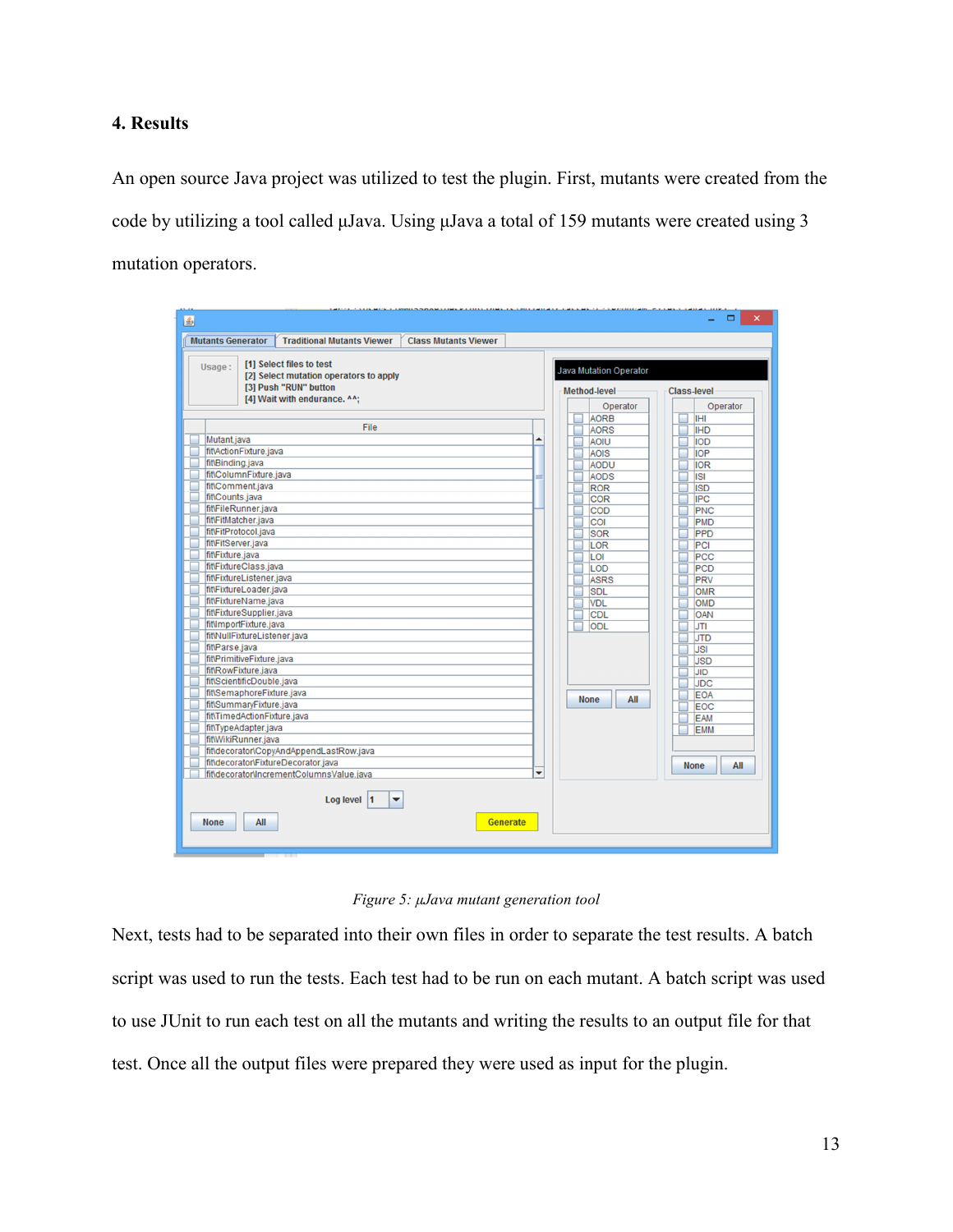During testing we had to make a decision regarding the vertical scale of the bars. The total height of the window is based on the maximum possible height that a rectangle can reach (the total number of mutants). However, for the test data no single test discovers a large portion of the mutants resulting in small bars. An alternative is to scale the maximum height of the window to be the maximum number of mutants that is discovered by the tests plus some percentage of buffer space. This approach results in bars that are overall larger and easier to see.



*Figure 6: Comparison of vertical scales*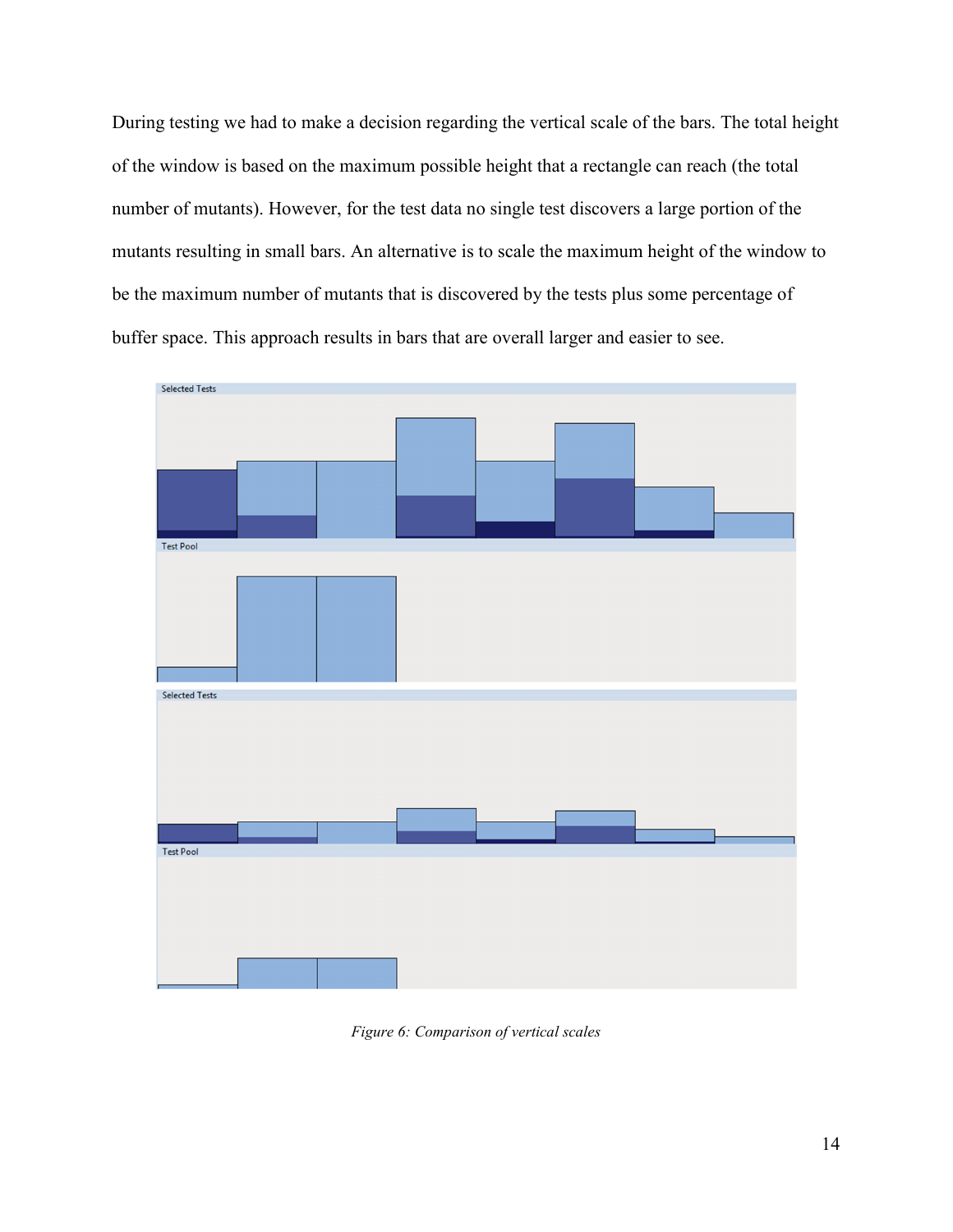The downside to this approach is that it is misleading at first glance. Until the user inspects the results by hovering over the bars it appears that the individual tests are able to detect a large portion of the mutants, which is not the case.

From the initial results we learn that it is possible to gain insight into the task of test reduction by using visualization techniques. The visualization used makes it easy to see the overlap in test coverage by selecting a test and highlighting the other tests that overlap with the current one. The colour scheme allows the user to see how much each test is contributing by showing the unique mutants and the number of mutants first detected by the test. As time goes on tests tend to contribute less as previous tests will have caught most mutants.

The visualization could be further evaluated in a formal manner. In order to test its effectiveness it should be used to in a real project. For comparison a second test suite should be maintained by more traditional means. The tool's usefulness will be measured by comparing the two test suites after a set amount of development cycles. The development team could also be surveyed to get their opinions on the tool and how useful they find it.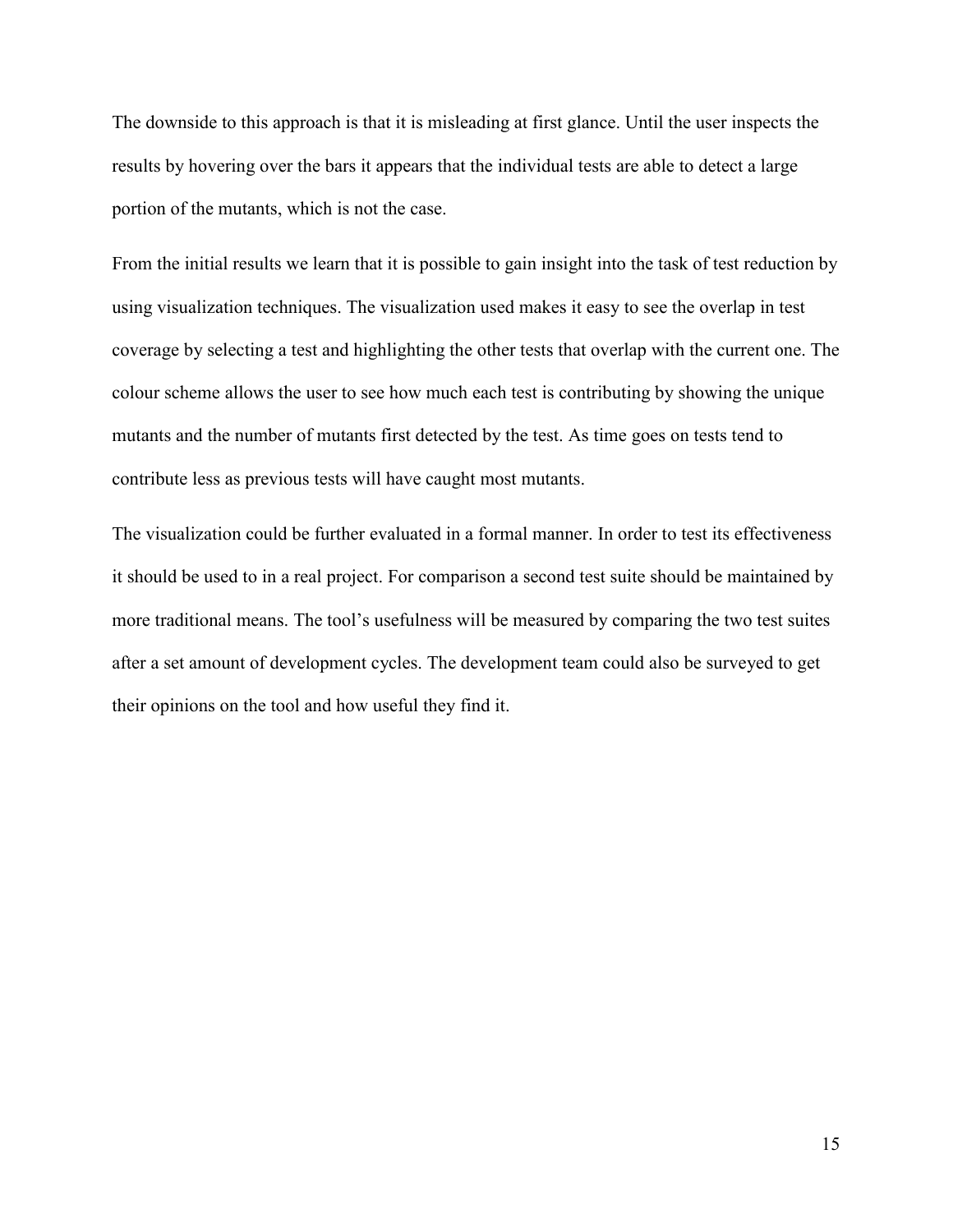## **5. Conclusion**

In summary, we set out to explore how visualization can aid in the task of test reduction. Starting with an existing visualization aimed at test prioritization we extended it to work with real unit testing data. In addition, we developed a greedy algorithm that is able to read real data and create a suggested, minimized solution for the user. This tool is implemented as an open source Eclipse plugin and is the main contribution of this thesis.

# **5.1 Limitations**

The main limitation for this project was the use of a pre-existing project as a base. The previous project was implemented in such a way that it was not easily extended. Most of the classes were implemented as static classes in order for new data to be included. However, this caused numerous issues when extending the code to use real data, such as when user parameters were to be used by the algorithm instead of statically set values. Overall, implementing changes to the existing code in order to correctly implement the functionally we needed took more time than what was initially estimated and resulted in some planned aspects for the project to be abandoned.

#### **5.2 Future Work**

A large amount of preprocessing of data is required by the user in the plugin's current form. This includes generating the mutants from the base code and running the tests against these mutants to detect them. Ideally this processing would be done within the tool. Future work to make the plugin a more user friendly experience should focus on automating the preprocessing for the user Early on we had considered using a genetic algorithm to create the initial solution instead of a greedy one. A genetic algorithm uses a process based on natural selection to iterate through

16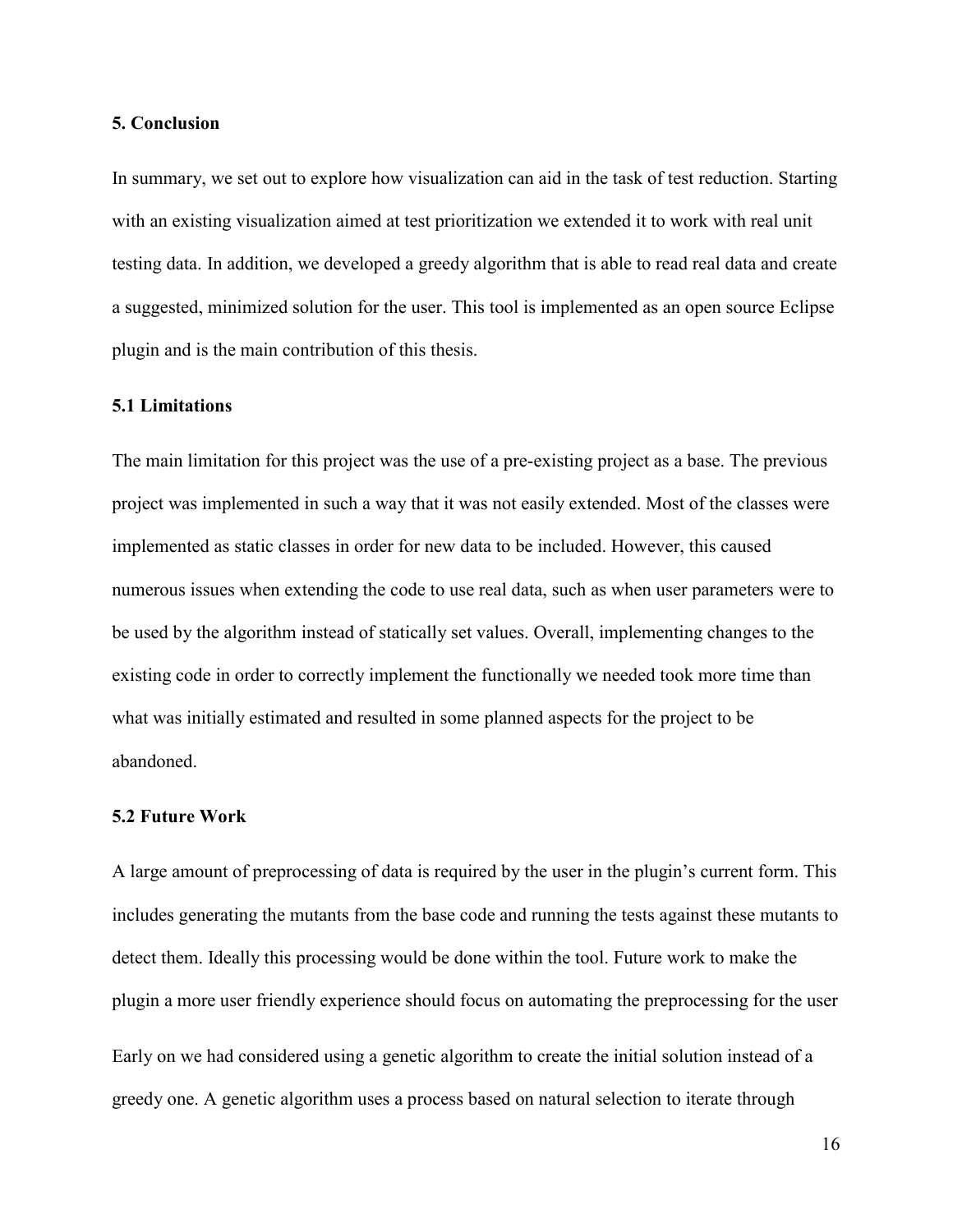generations of possible solutions. High ranked solutions pass on traits to the next generation while low ranked solutions are discarded. The implementation of a genetic algorithm is more time consuming than a greedy one so we shifted focus in order to meet deadlines. While the use of a genetic algorithm does not guarantee a better solution, we think it would be an interesting experiment to implement a genetic algorithm for test suite reduction and compare its results with those of the greedy algorithm implemented in our plugin.